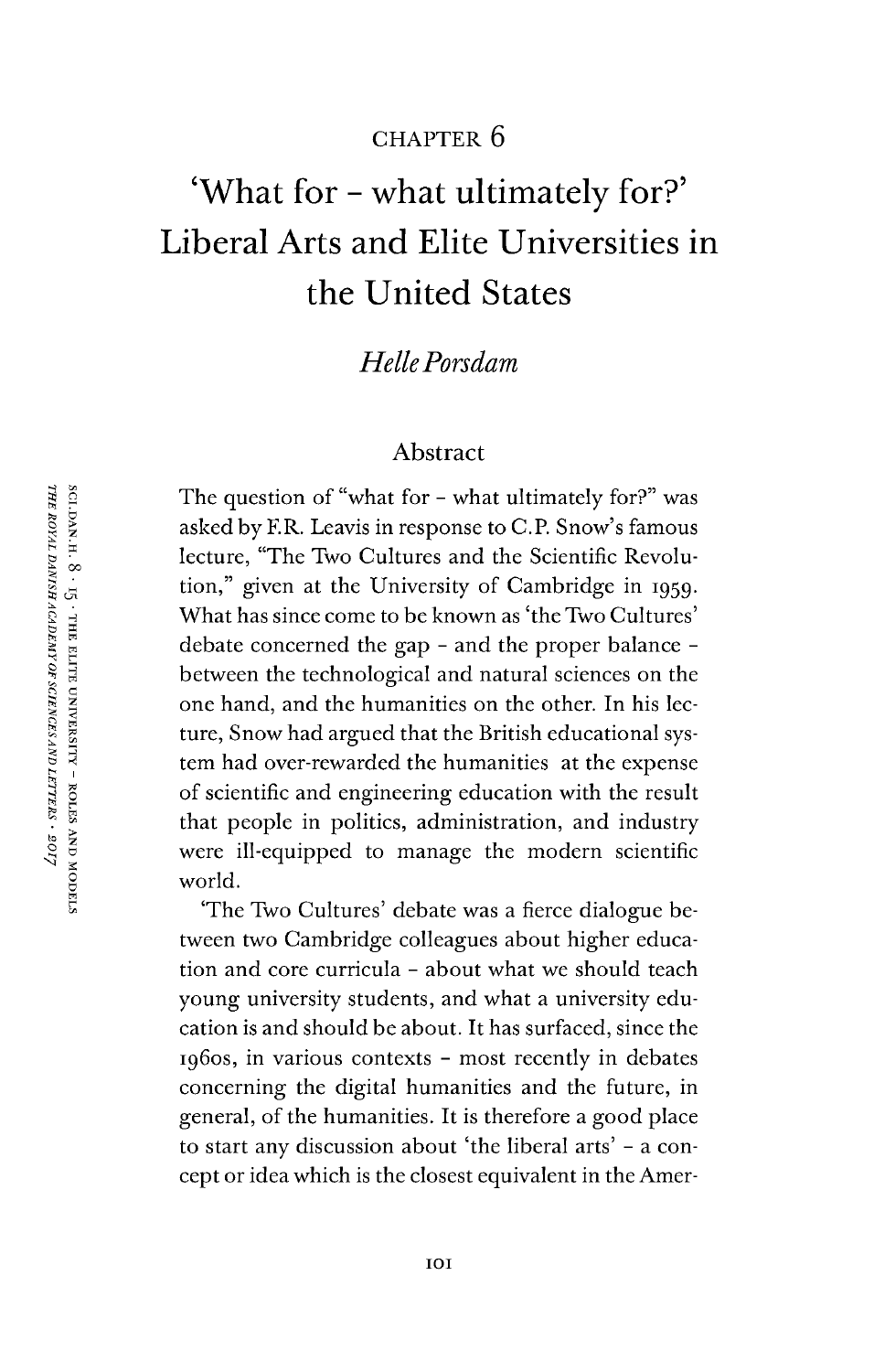ican educational context of the German concept of Bildung (and the Danish 'dannelse').

My chapter is divided into two parts. First, I will offer a few additional observations on the issue of 'the Two Cultures'. Then, in part II, I will move on to my central topic: liberal arts and US elite universities. University rankings currently seem to be increasing in importance - or at least to be referred to more and more often by university presidents across Europe and the US - and the top universities ranked invariably include several American universities. It therefore makes good sense to have a chapter on US elite universities in a volume on elite universities. In my conclusion, I will return to 'The Two Cultures Debate' and compare it to debates currently taking place in the US concerning the future of the liberal arts.

**Key words:** The 'Two Cultures' debate - the importance of the humanities - the history of liberal arts in the US - US elite universities - debates on the future of the liberal arts in the US.

In coming to terms with great literature we discover that at bottom we really believe. What for - what ultimately for? What do men live by - the questions work and tell at what I can only call a religious depth of thought and feeling.

F.R. Leavis, 1962

The question of "what for - what ultimately for?" was asked by F.R. Leavis in response to C.P. Snow's famous lecture, "The Two Cultures and the Scientific Revolution," given at the University of Cambridge in 1959. What has since come to be known as 'the Two Cultures' debate concerned the gap - and the proper balance - between the technological and natural sciences on the one hand, and the humanities on the other. In his lecture, Snow had argued that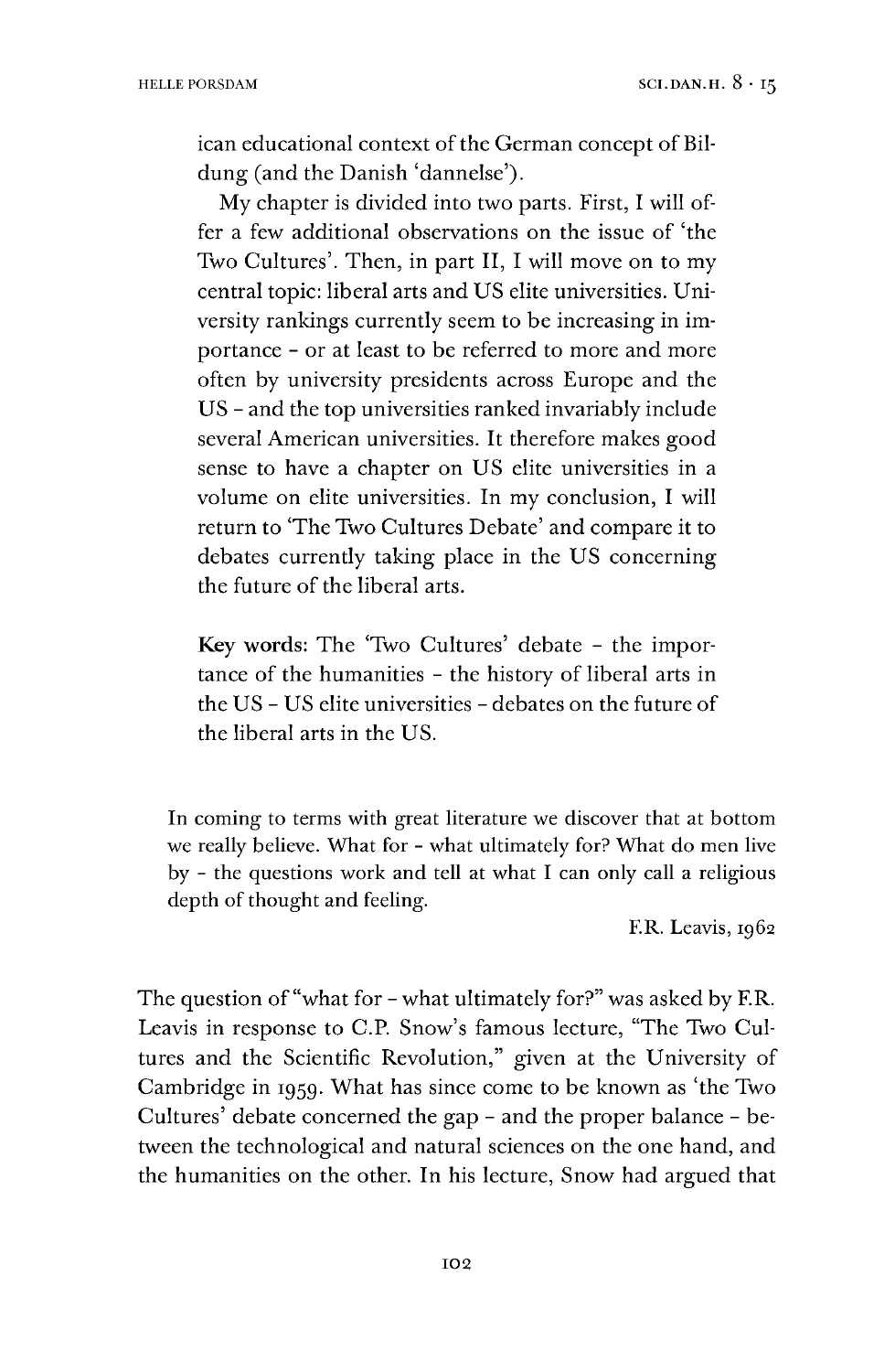the British educational system had over-rewarded the humanities (especially Latin and Greek) at the expense of scientific and engineering education with the result that people in politics, administration, and industry were ill-equipped to manage the modern scientific world.

Leavis' reaction to Snow's lecture was delivered in his 1962 Richmond Lecture, "Two Cultures? The Significance of C.P. Snow." In and of himself Snow did not matter to Leavis; it is what he represented that was the problem. With all his clichés, repetitions and sentimental banalities, Snow was too obvious, too lacking in depth to question the received truth, Leavis thought. Snow could not stop talking about "social hope," and he preached a way of salvation that entailed welfare for all in terms of material standards of living and advantages of technology only.

'The Two Cultures' debate was a fierce dialogue between two Cambridge colleagues about higher education and core curricula about what we should teach young university students, and what a university education is and should be about. It has surfaced, since the 1960s, in various contexts - most recently in debates concerning the digital humanities and the future, in general, of the humanities. It is therefore a good place to start any discussion about 'the liberal arts' - a concept or idea which is the closest equivalent in the American educational context of the German concept of *Bildung* (and the Danish 'dannelse').

My chapter is divided into two parts. First, I will offer a few additional observations on the issue of 'the Two Cultures'. Then, in part II, I will move on to my central topic: liberal arts and US elite universities. University rankings currently seem to be increasing in importance - or at least to be referred to more and more often by university presidents across Europe and the US - and the top universities ranked invariably include several American universities. In the *Times HigherEducation* World University Rankings 2015-2016, for example, which lists the best global universities and claims to judge world class universities across all of their core missions - teaching, research, knowledge transfer and international outlook - this year'<sup>s</sup> list of the 800 best universities from 70 different countries in the world features 147 of the top universities in the US. 63 of those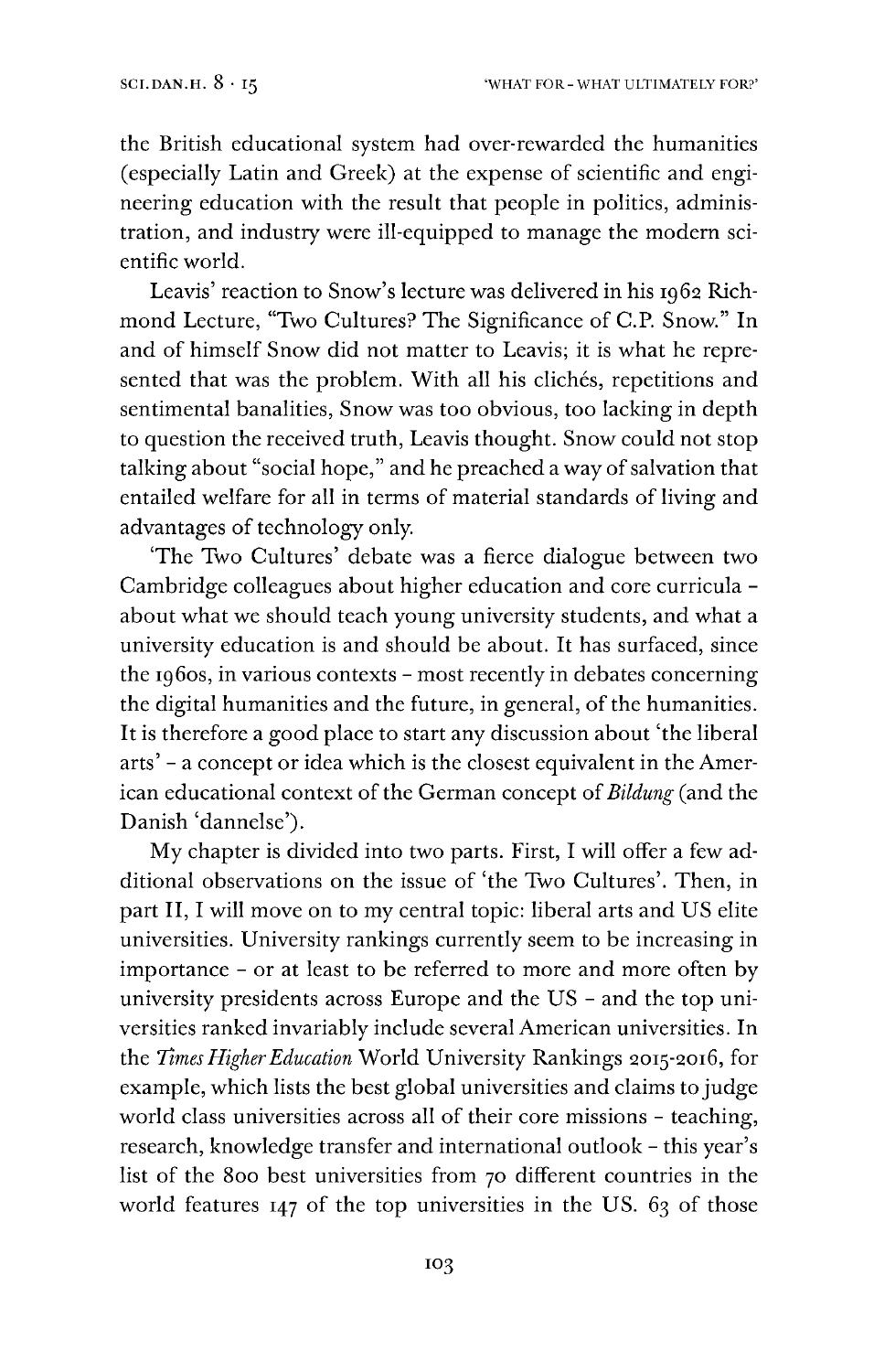American universities make the top 200 of the list and even though the US seems to be losing some of its dominance, $^1$  $^1$  it makes good sense to have a chapter on US elite universities in a volume on elite universities.

In my conclusion, I will return to 'The Two Cultures Debate' and compare it to debates currently taking place in the US concerning the future of the liberal arts.

### The 'two cultures' debate - and beyond

The dimension that Leavis most of all found lacking in Snow was the individual, the human one<sup>2</sup>. Though all human beings share certain common features - hunger and thirst, for example, and the fact that we all have eyes, noses, legs and arms - "individual lives cannot be aggregated or equated or dealt with quantitatively in any way." (Leavis 1962 : 20) Spiritually, we are all different and it counts - or ought to count - how each individual human being thinks and feels. Snow's "social hope" did not catch that inward quality of individual life, that kind of existential thought and experience which might ultimately lead to something as old-fashioned as wisdom. At one level, what was at stake was what the Germans would call *Weltschmerz -* the tragic feeling and creative probing into the big questions about life and death which may at its best produce great art and literature.

At another level, the issue, as Leavis saw it, was the pace of life that modern science and technology seemed to result in. Snow had kept stressing, in his Rede Lecture, the urgency of his concerns, the speed with which today turns into tomorrow - "we have very little time. So little I dare not guess at it" (Snow 1998: 51) - but he hadn't really paused to consider the deeper implications of this. Brakes must be applied sometimes, Leavis thought. It was not that Snow

<span id="page-3-0"></span><sup>1.</sup> See Times Higher Education World University Rankings 2015-2016 - available at https://www.timeshighereducation.com/world-university-rankings/2o16/worldranking#!/page/o/length/25/sort\_by/rank\_label/sort\_order/asc/cols/rank\_only. 2. This next part of my chapter which concerns 'the Two Cultures' debate is taken from Porsdam, 2013.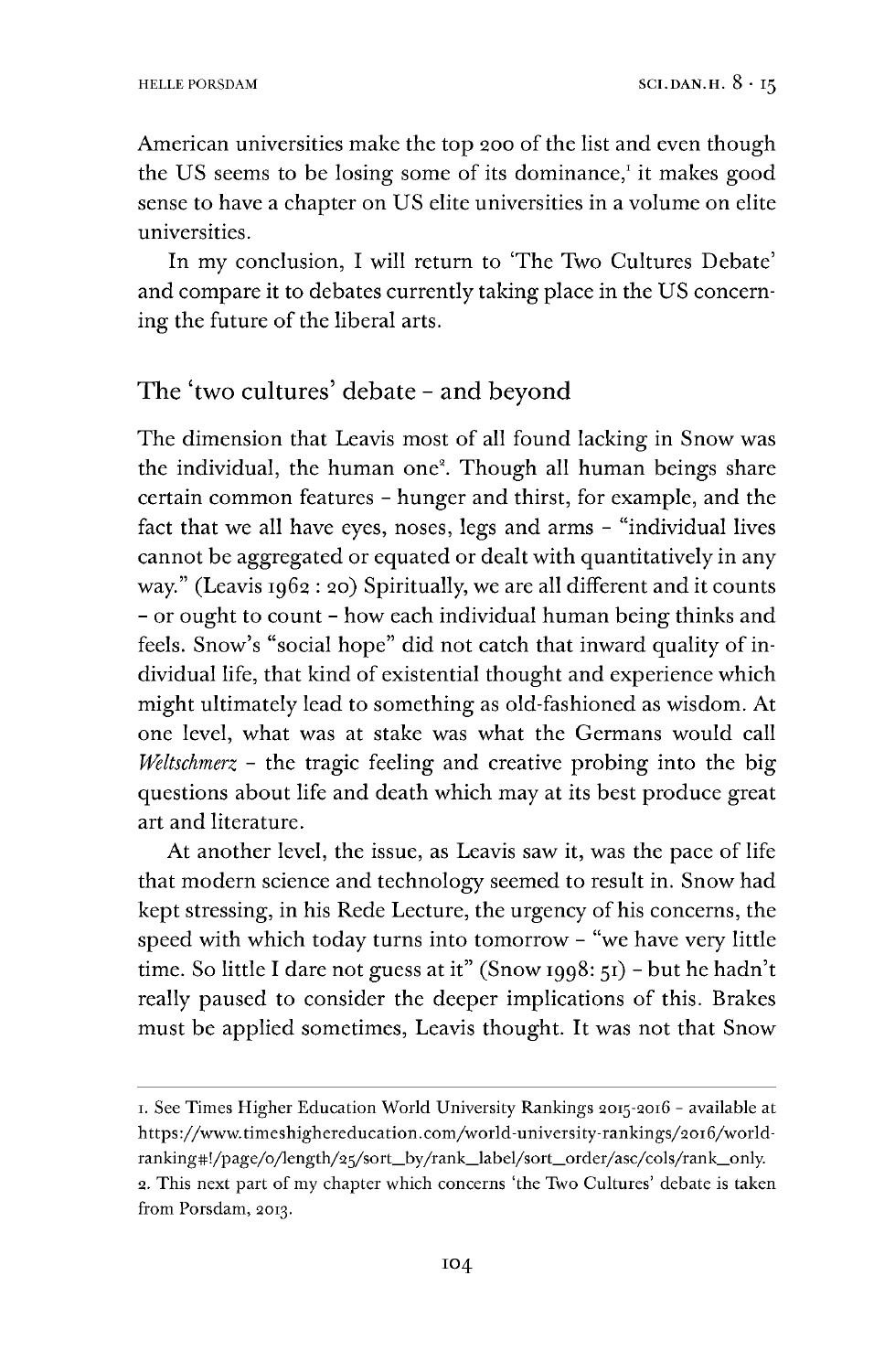

i. Yale University - an Ivy League university, and one ofthe oldest in the United States.

was wrong in advocating improvements in scientific education and in living standards for everyone; it was more that "such concern is not enough - disastrously not enough." (Leavis 1962: 25) Things were changing so rapidly, and critical reflection was urgently needed to help make sense of it all - and to prevent the worst scientific blunders which, in the atomic day and age, could have fatal results. Moreover, important ethical issues could well be at stake - issues that perhaps scientists themselves would not be aware of:

The advance of science and technology means a human future of change so rapid and of such kinds, of tests and challenges so unprecedented, of decisions and possible non-decisions so momentous and insidious in their consequences, that mankind - this is surely clear will need to be in full intelligent possession of its full humanity (and 'possession' here means, not confident ownership of that which belongs to *us -* our property, but a basic living deference towards that to which, opening as it does into the unknown and itself unmeasurable, we know we belong). I haven't chosen to say that mankind will need all its traditional wisdom; that might suggest a kind of conservatism that, so far as I am concerned, is the enemy. What we need, and shall continue to need not less, is something with the livingness of the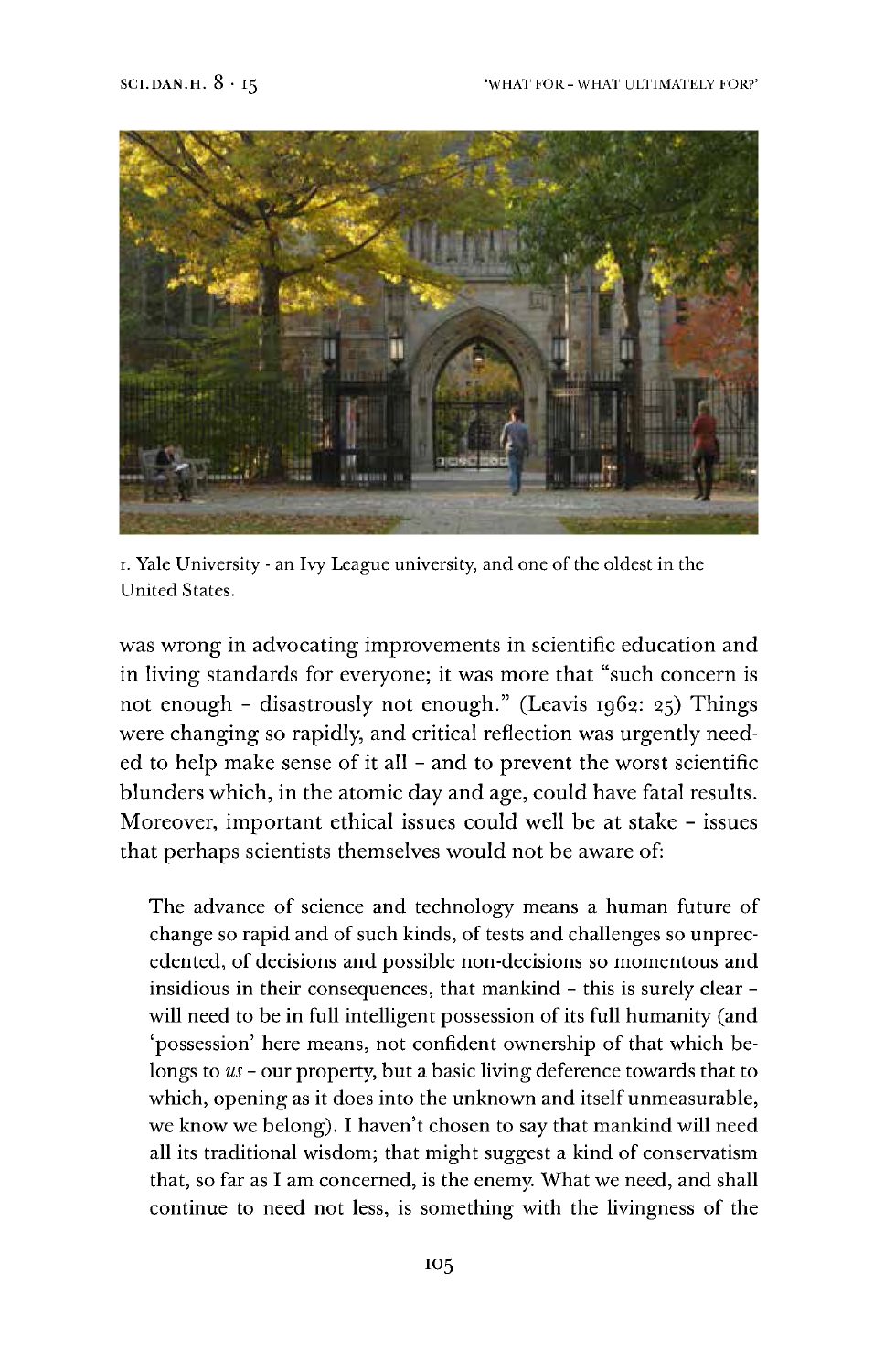deepest vital instinct; as intelligence, a power - rooted, strong in experience, and supremely human - of creative response to the new challenges of time; something that is alien to either of Snow'<sup>s</sup> cultures. (Leavis 1962: 25-26)

Intellectual depth and complexity along with a both critical and creative response to change - or *life,* an essential concept to Leavis because it was right at the core of what it means to be human - this is what humanities scholars such as Leavis himself could help preserve. Without "the creation of the human world, including language," he argued, "the triumphant erection of the scientific edifice would not have been possible." The word "language" is crucial here. To Leavis, language was not just a means of communication; it was through language that meaning was created - meaning which was then transmitted through literature as a "cultural community or consciousness." The place where this cultural consciousness might be sustained was the university, and because language was central to thought and thought, past as well as present, would be communicated via literature, the center of the university ought to be a "vital English School," Leavis maintained:

Like Snow I look to the university. Unlike Snow, I am concerned to make it really a university, something (that is) more than a collocation of specialist departments - to make it a centre of human consciousness: perception, knowledge, judgment and responsibility. And perhaps I have sufficiently indicated on what lines I would justify my seeing the centre of a university in a vital English School. (Leavis 1962: 27, 28, 29)

Snow's lecture got an immediate response, both positive and negative, and he later thought that this must be because he had touched on somethingwhich was already "in the air": "It was clear that many people had been thinking on this assembly of topics. The ideas were in the air... any of us could have produced a hubbub." Apart from the fact that these ideas were not all that original to him, what could be inferred from this, Snow claimed, was that "there must be something in them." (Snow 1998:  $54-55$ )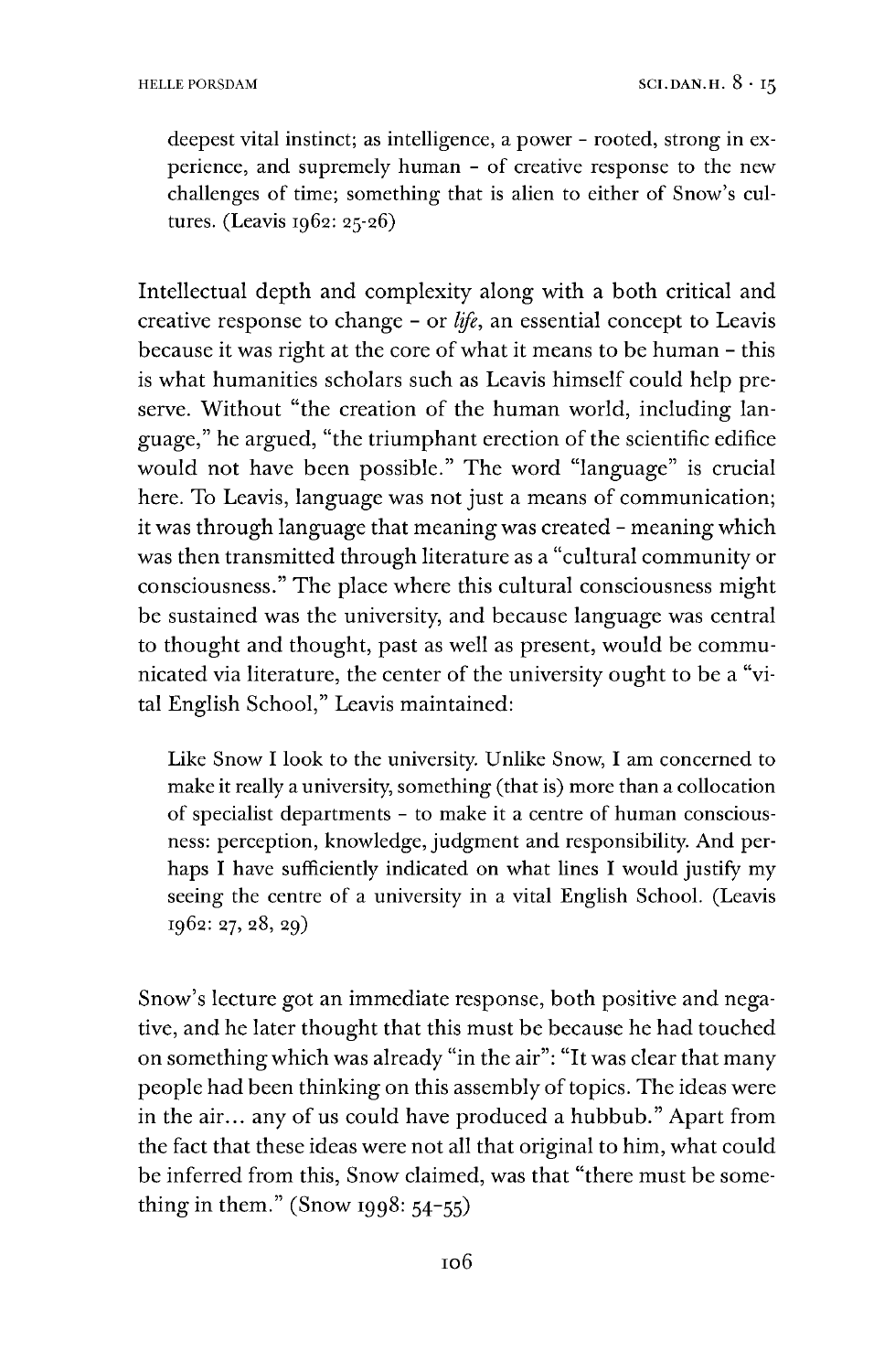Snow had a point. Whether or not people agreed with him - and Leavis and many others obviously did not - he was on to something that greatly interested people. In fact, there was a similar debate going on at the University of Oxford. Here, Isaiah Berlin took the leading part in building a new graduate college, Wolfson College, which would promote the powerful scientific and technological developments of the time. (Hardy et al. 2009) And across the Atlantic, famous historian and special assistant to President Kennedy between 1961 to 1963 Arthur Schlesinger, Jr. gave a talk to the American Sociological Association at its fifty-seventh annual meeting in August 1962 (a mere six months after Leavis had reacted so strongly to Snow) in which he discussed what he considered to be the hegemonic drive of the quantitative approach. This particular annual meeting of the ASA being in honor of Paul Lazarsfeld, who was considered by many to be one of the founders of modern empirical sociology, Schlesinger had called his talk "The Humanist Looks at Empirical Social Research".(Schlesinger, Jr. 1962)

Schlesinger started out with a *cri de coeur*:

Insofar as empirical social research can drive historians to criticize their assumptions, to expose their premises, to tighten their logic, to pursue and respect their facts, to restrain their rhetoric - in short, insofar as it gives them an acute sense of the extraordinary precariousness of the historical enterprise - it administers a wholly salutary shock to a somewhat uncritical and even complacent discipline.  $(Schlesinger, [r. 1962: 768)]$ 

Having thus demonstrated that he had absolutely no quarrel with empirical social research per se and that, as a historian, he felt indebted to sociologists such as Lazarsfeld, Schlesinger then went on to clarify that the problem he wanted to address concerned the way in which many sociologists had come to consider empirical social research "not one of several paths to social wisdom, but the central and in-fallible path." Having fallen under the spell of what Schlesinger thought could only be called "the mystique of empirical social research," these sociologists had increasingly come to understand empirical social research as "above all, quantitative research - that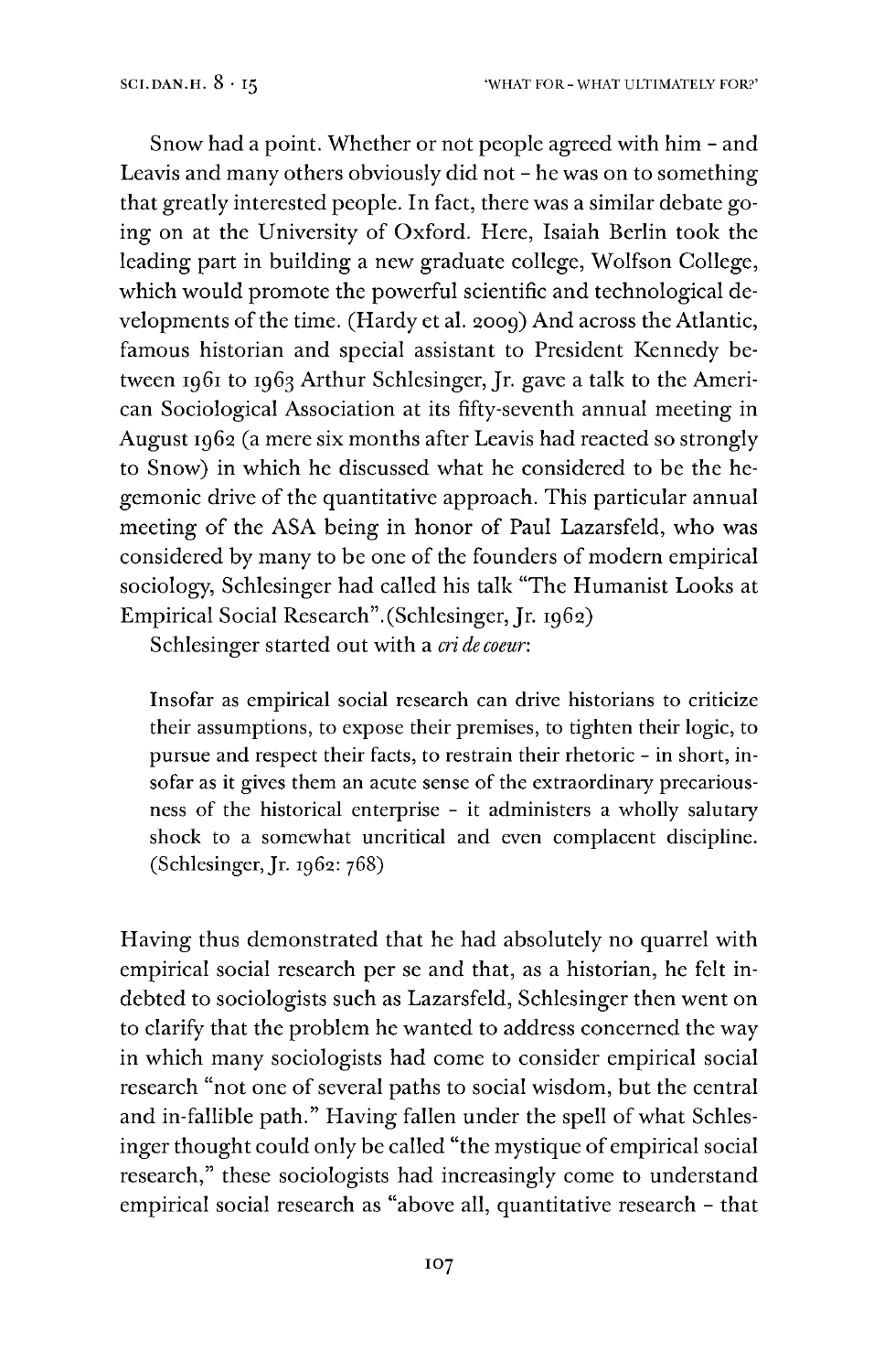is, research which deals in quantifiable problems and yields numerical or quasi-numerical conclusions." He stressed once again that he did not wish to be misunderstood; no historian could possibly "deny that quantitative research, complete with IBM cards and computers, can make an important contribution to historical understanding." What he questioned was the assumption that such quantitative research "can handle everything which the humanist must take into account." And perhaps worst of all, Schlesinger argued, was the dismissal of everything non-quantifiable as being irrelevant and un-important. What quantitative methods are not very good at handling can in fact well be "the things that matter most," (Schlesinger, Jr. 1962:  $768-70$  he speculated - and then ended by going beyond his own discipline to conclude with a couple of paragraphs that concerned the humanities as a whole:

There is much, I would add, which we must leave, whether we like it or not, not just to historians but to poets, novelists, painters, musicians, philosophers, theologians, even politicians, even saints - in short, to one form or another of humanist. For an indefinite future, I suspect, humanism will continue to yield truths about both individual and social experience which quantitative social research by itself could never reach. Whether these truths are inherently or merely temporarily inaccessible to the quantitative method is a question which only experience can answer.

In the meantime, this humanist is bound to say that, as an aid to the understanding of society and men, quantitative social research is admirable and indispensable. As a guide to the significance of problems, it is misleading when it exudes the assumption that only problems susceptible to quantitative solutions are important. As a means of explaining human or social behavior, it is powerful but profoundly incomplete. As the source of a theory of human nature and of the universe, it is but a new formulation of an ancient romantic myth. (Schlesinger,Jr. 1962: 771)

Leavis would have agreed wholeheartedly. As Guy Ortolano has shown, it was not the importance of science and technology that Leavis questioned, but rather the complete endorsement by modern civilization of ideals such as description, logic and clarity - to the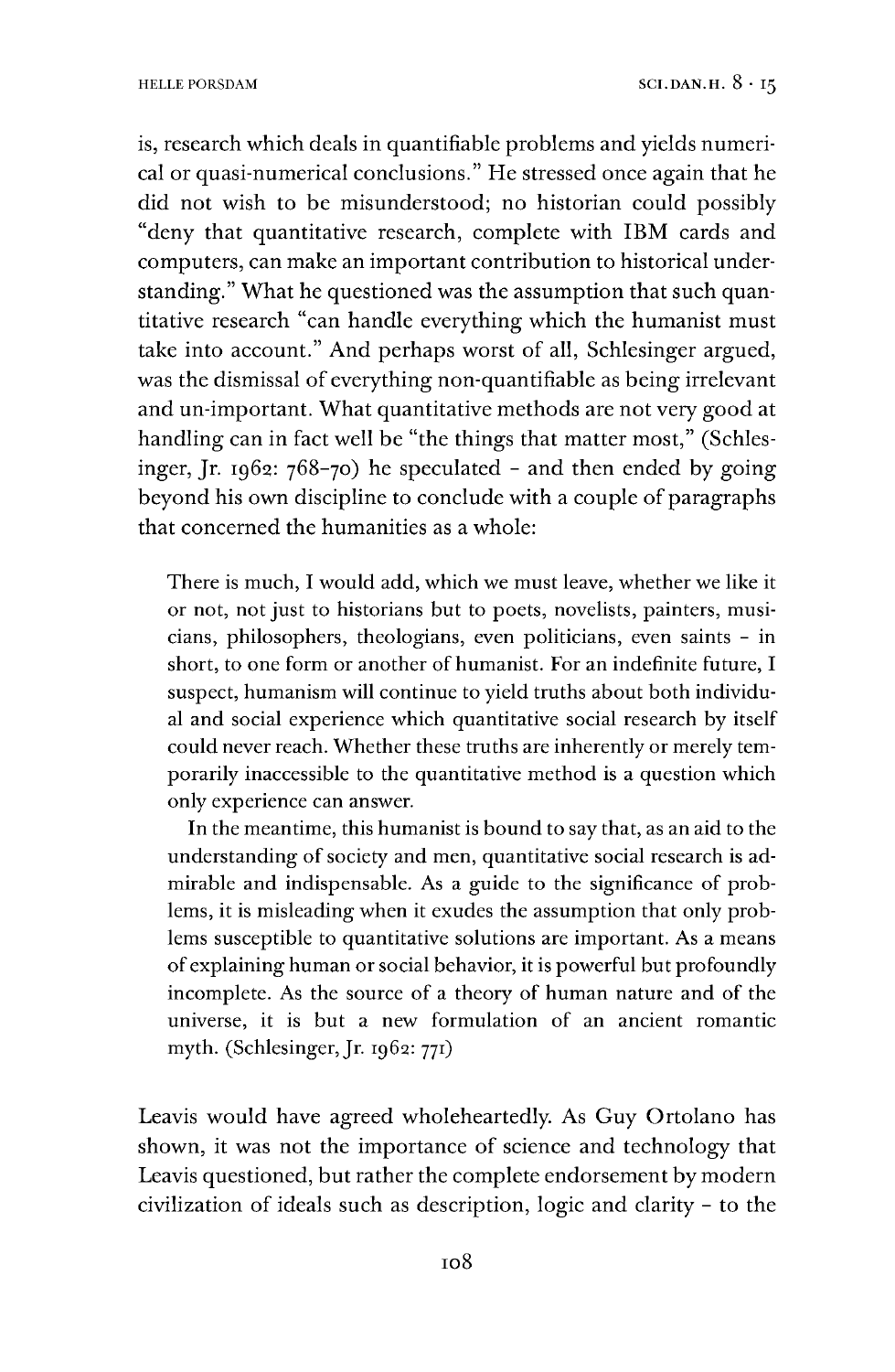exclusion of older, more qualitative ideals. (Ortolano 2005 & Ortolano 2009) For neither Leavis nor Schlesinger, that is, was it ever a question of science/technology versus the arts and humanities - but instead a question of finding the right balance between quantifying and qualitative ways of thinking. Both are important - and both offer us something that we cannot do without.

# Liberal arts and American elite universities

Schlesinger received his BA at Harvard University - where he also later taught (before becoming a part of President Kennedy's team), even without having ever obtained a proper PhD-degree. This was unusual. Since the late  $19<sup>th</sup>$  century, and at the instigation of, among others, Charles William Eliot, who had become president of Harvard in 1869, research-based learning and scientific knowledge had become the norm. Under Eliot's leadership, the undergraduate curriculum was liberalized, and highly structured professional and advanced degrees were developed. From now on, only by completing a Bachelor's degree could a student proceed to either graduate school (for his/her Master's or PhD) or professional school (law, medicine, nursing etc.). This is pretty much the system we know today - a system which is very different from the Danish and other mainland European systems. While still in high school, an American student applies to college - a four-year degree which will give him/her a Bachelor's degree. Unlike in Denmark or Germany, the student does not apply to study a particular area of study (say, history or English or political science); he or she only chooses a major in his or her third year. During the first two years, he or she has to take courses in many different fields, ideally covering not only the humanities or the social sciences or the natural sciences - but all of these. "Implicit in the notion of such education as it is practiced in the US is the concept of breadth. You concentrate in one field, but you get exposure to a range of others. You don't just learn to think; you learn that there are different ways to think." (Deresiewicz 2014: I5I)

If a student wants to go on studying beyond his or her Bachelor's degree, then he or she has to apply again to either graduate or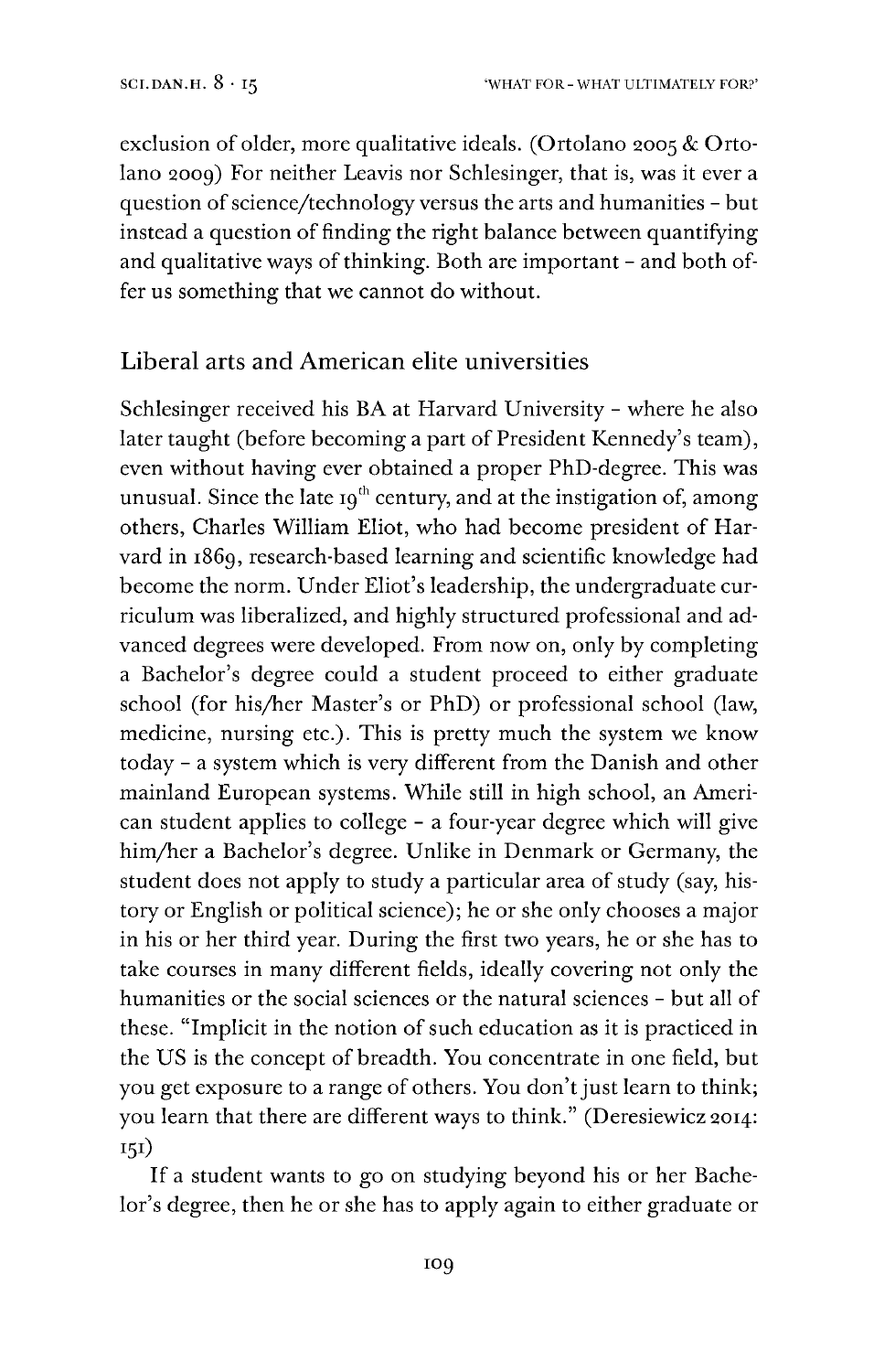professional school. Advancement to a Master's degree is not automatic. A second application must be written - most often to a different university than the one at which a student did his or her Bachelor's degree. From now on, however, specialization occurs in the American as in the mainland-European systems. And if the undergraduate years are characterized by breadth and relative freedom, (post)graduate education is much more rigorously structured and linked to achievement in research (graduate school) or capacity to practice a profession (professional school).

The model of the modern research university that motivated Charles Eliot at Harvard and his colleagues was an importation from Germany. According to the German idea of the university, which was, in part, inspired by the writings of Wilhelm von Humboldt, "the pursuit of scientific knowledge, in religion, biology, or history, meant endless systematic inquiry and open publication and discussion," the practical use of scholarly findings always taking "a back seat to protecting the ongoing pursuit of knowledge for its own sake." (Roth 2014: 107) Students would work together with their professors to pursue knowledge - a pursuit that can be successful only if it is free, not just from censorship, but also from being directed by the powers that be in terms of what to study and how to publish and make use of the fruits of such study. The result for US education, argues Michael S. Roth, was that liberal education came to be seen as a preparation for further academic or professional study:

Whether one was to pursue engineering or medicine, law or commerce, students were imagined to continue their specialized training on the base of the broad liberal learning they experienced as undergraduates. Colleges were seen as components of universities in which students would receive the benefits of professionalization through more advanced study, and universities were organized not primarily to disseminate knowledge to students but to produce knowledge through research. (Roth 2014: 106)

Before the mid- to late  $19<sup>th</sup>$  century, liberal education had been seen as an end in itself. The mission had been character building - to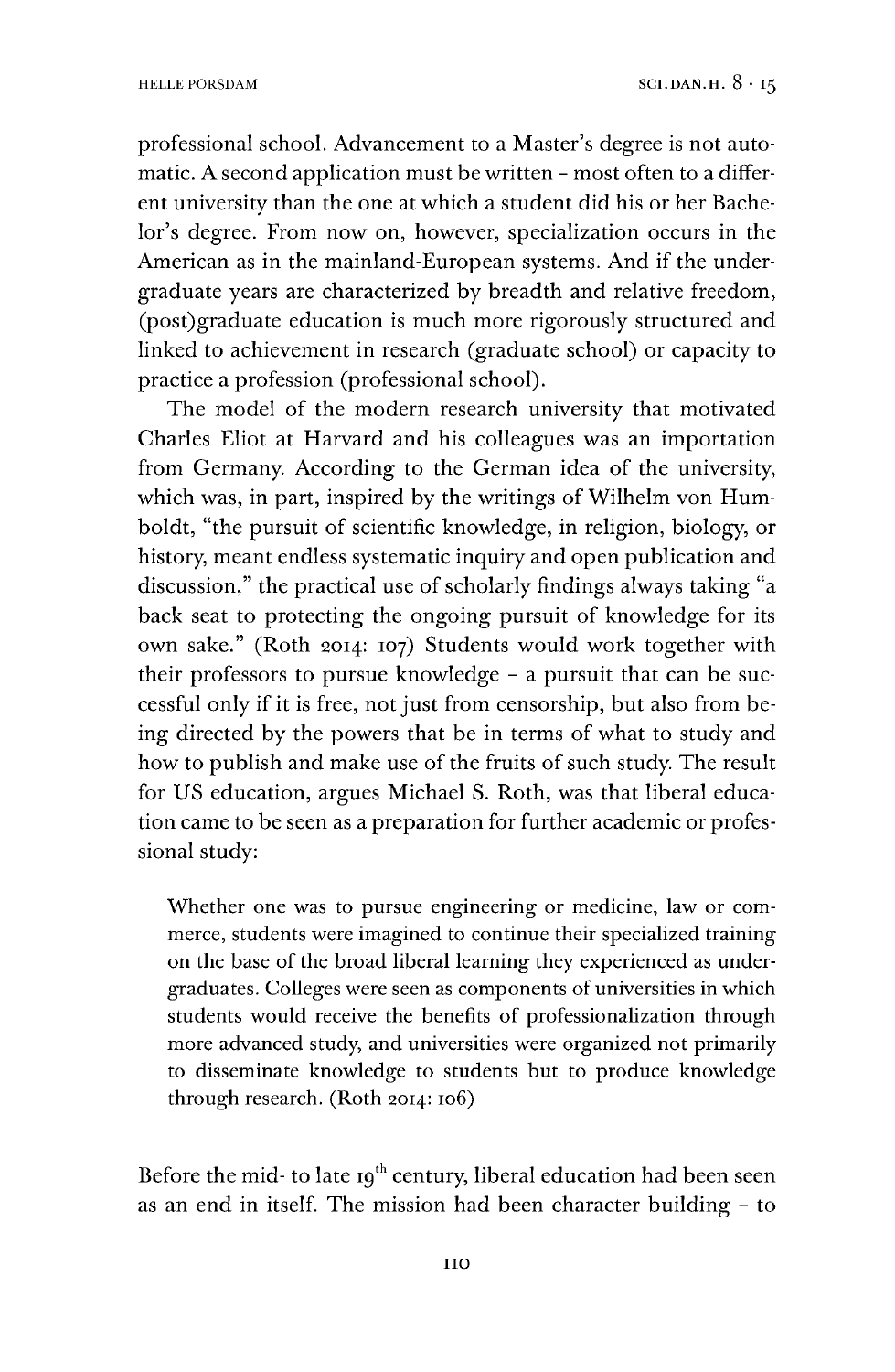

2. Harvard University - another Ivy League university, and the oldest in the United States.

produce citizens who could act responsibly because they had learned to think for themselves. At least until the 1970s or so, a version of this latter mission still existed at many elite undergraduate institutions. Then, for reasons that I shall come back to, things changed. A fierce debate has followed these changes. The scientific and vocational model has won out completely in relation to graduate and professional schools; the debates currently raging in the US concern the undergraduate or liberal arts level.

It is no coincidence that the September 2015 issues of both *Harper's* and *TheAtlantic* (two well-respected magazines) carried lead articles on the state of higher education in the US, for example. The article in *Harper's,* "The Neoliberal Arts: How college sold its soul to the market," is written by William Deresiewicz. (Deresiewicz 2015) The title of *TheAtlantic* article, written by Jonathan Haidt and Gred Lukianoff, is "The Coddling of the American Mind." (Haidt & Lukianoff 2015) Whereas in his article, Deresiewicz criticizes the culture of the market and neoliberalism for reducing all values to money values, Haidt and Lukianofftake aim, in their*Atlantic* article, at phenomena such as "vindictive protectiveness," "trigger warn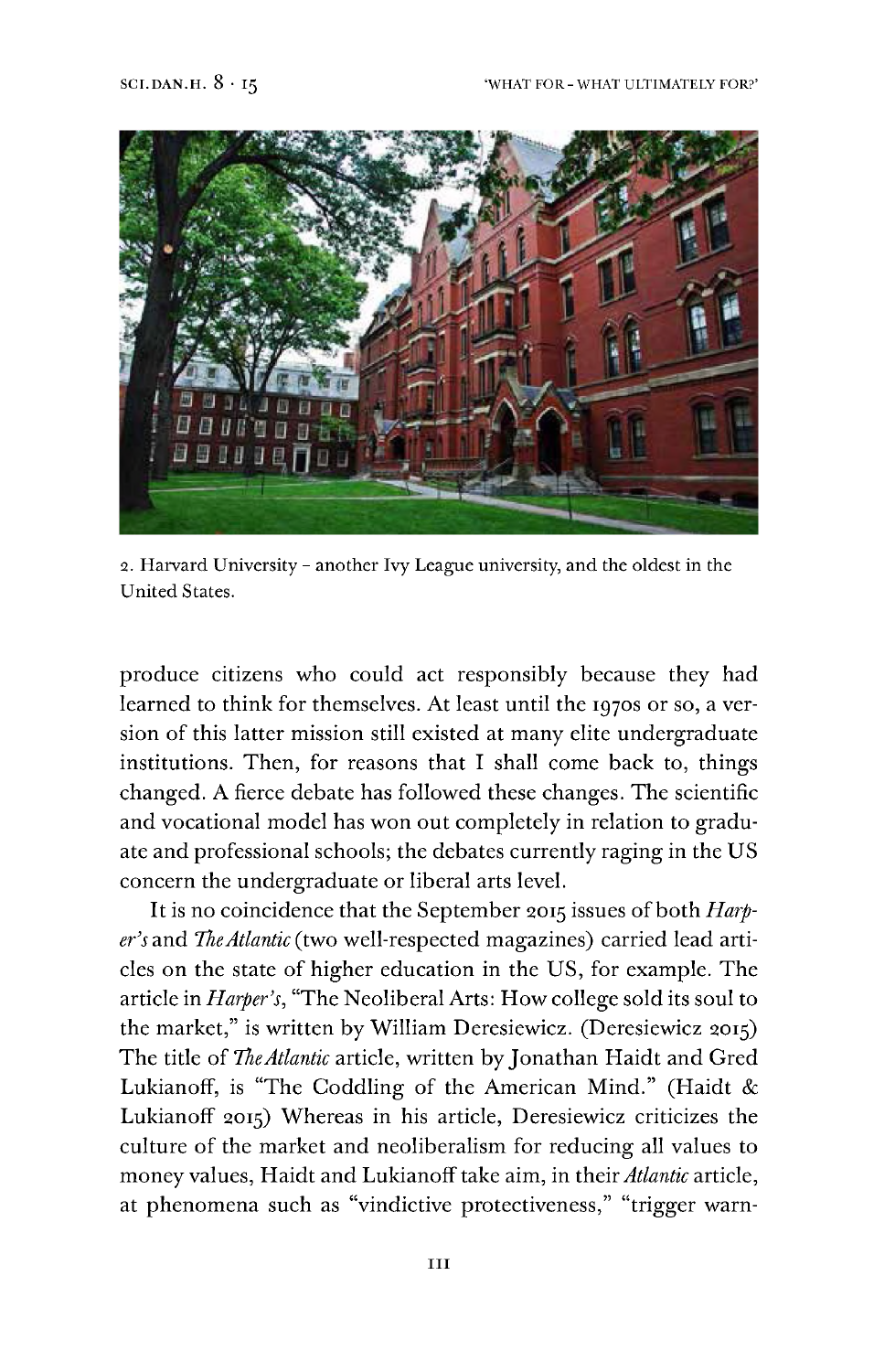ings," "microaggression," and "emotional reasoning" - all new ways in which college students, in the name of emotional well-being, are demanding protection from words and ideas that they consider offensive. The thematic focus of these articles may thus be somewhat different, but they both point to recent developments that their authors deem disastrous for the liberal arts and for the opportunity of American students to get a good education.

Deresiewicz and Haidt are both academics while Lukianoff is an attorney and the president of a foundation. All three are vocal participants, both as public intellectuals and as academics, in the current debates on liberal arts education and elite universities. (Deresiewicz 2014; Haidt 2012 and Haidt 2005; Lukianoff 2014 and Lukianoff 2012) Their writings on the skills and values they want these institutions to impart to their students reflect the way in which college and university degrees are a major marker of status in the American context. And today, of course, the Ivy League Schools and certain other universities such as Stanford and MIT have become brand names that attract many, many more applicants than they have seats for. These are also the schools that for a number of years have topped every ranking of the most elite universities in the world (along with a few European ones such as Oxford and Cambridge).

Competition to get into these elite schools is accordingly fierce, just as admission standards are extreme. Most of all, though, these schools are very expensive. The average college tuition has increased over 1,200 percent since 1978 (the first year that records were kept), claims Fareed Zakaria in his 2015 book, *In Defense ofa Liberal Education.* "That is four times the pace of the consumer price index and twice as fast as medical costs"- an extraordinary cost spiral and "one of the most striking phenomena in modern American life." (Zakaria 2015: 119-120) A liberal education was affordable to a middle-class family in the 1950s and 1960s. This is no longer the case, Zakaria writes - no wonder, therefore, that many parents worry about their son or daughter "jeopardize[ing] everything by majoring in the 'wrong' subject or getting a less marketable degree." (Zakaria 2014: 120)

The rise in cost is at the heart of many of the present debates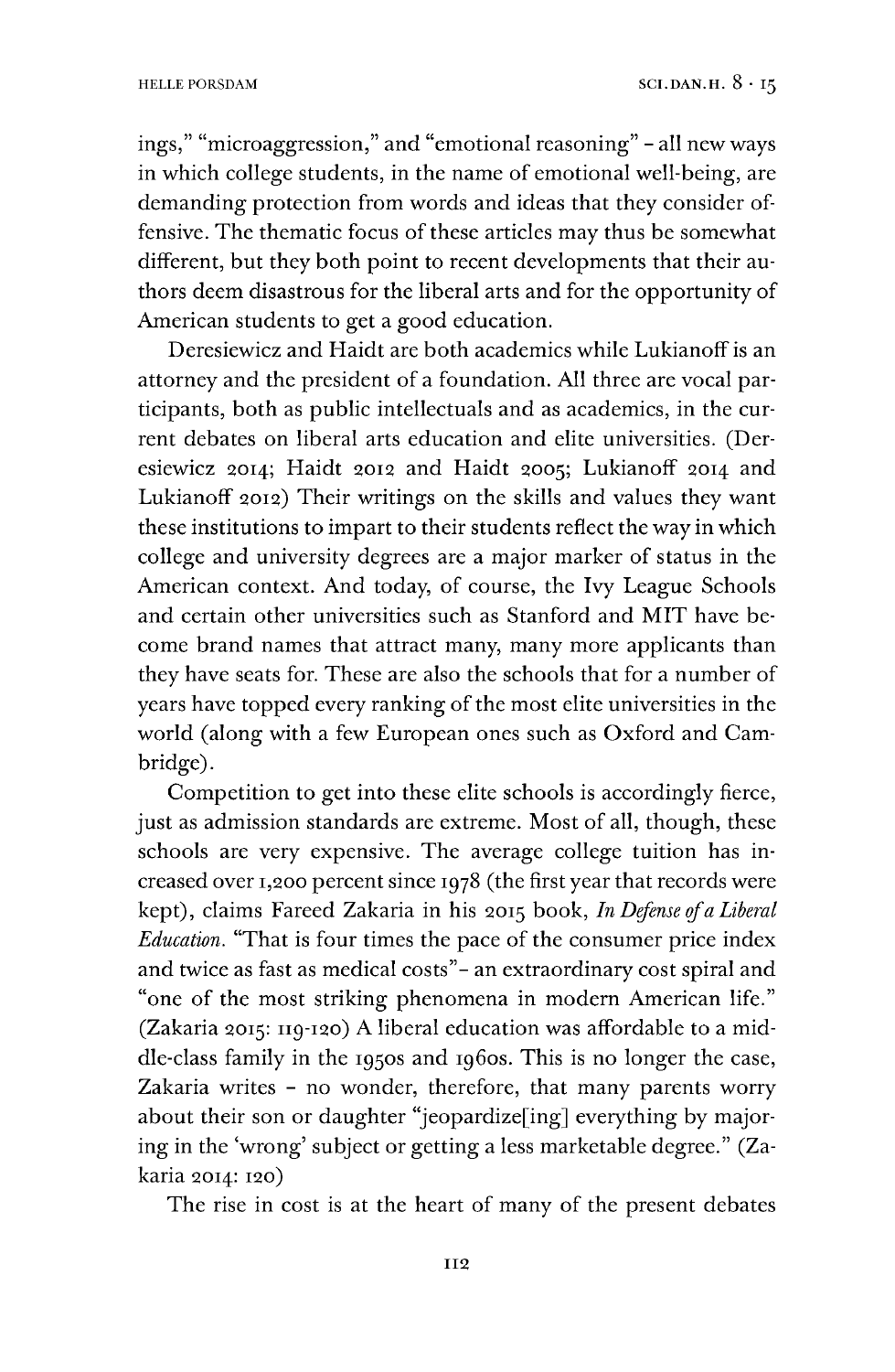about the value of a college degree. As many as forty percent of the current student body at both Harvard and Yale, by some estimates, come from the top six percentile of American households, just as about twenty two percent of students at Harvard, Yale, and Princeton come from only about one hundred high schools (0.3 percent of the nationwide total) - "the 'feeder' system is alive and well," as Deresiewicz puts it. (Deresiewicz 2014: 207-208) What this means is that whereas there may well be diversity in terms of gender and race, there is an increasing economic resegretation happening at the moment on the campuses of US elite schools: "Economic inequality leads to educational inequality, which leads to an applicant pool that is heavily skewed toward the rich." (Deresiewicz 2014: 207) As both his article in *Harper's* and the title of his 2014 book, *Excellent Sheep: The Miseducation oftheAmerican Elite and the Way to a MeaninifulLfe* imply, Deresiewicz is highly critical of what is currently going on at the country's elite schools, not just in terms of elite education today reproducing the class system, but also in terms of the quality of such education and its impact on students. Himself a product of elite education and having for a number of years taught in the English Department at Yale University, Deresiewicz left in 2008 and has since dedicated his freelance writing career to precisely the issue of the fate of the liberal arts in the US.

"What are the liberal arts," Deresiewicz asks in his recent book - and then answers: "They are those disciplines" - the humanities, but also the sciences and social sciences - "in which the pursuit of knowledge is conducted for its own sake.. .They stand in contrast to applied or vocational fields like nursing, education, business, and even law and medicine (though they furnish the knowledge that underlies them)...". (Deresiewicz 2014: 149-150) Without regard to any vocational utility or financial reward, "in the liberal arts, you pursue the trail of inquiry wherever it leads. Truth, not use or reward, is the only criterion" (Ibid.) - or this is at least the general idea. Students study the most challenging works of art, history, politics, philosophy, science and literature in order to learn, to educate themselves and to discipline their minds.

This is obviously of great importance at the individual level, to each student him- or herself; but educating a well-rounded citizenry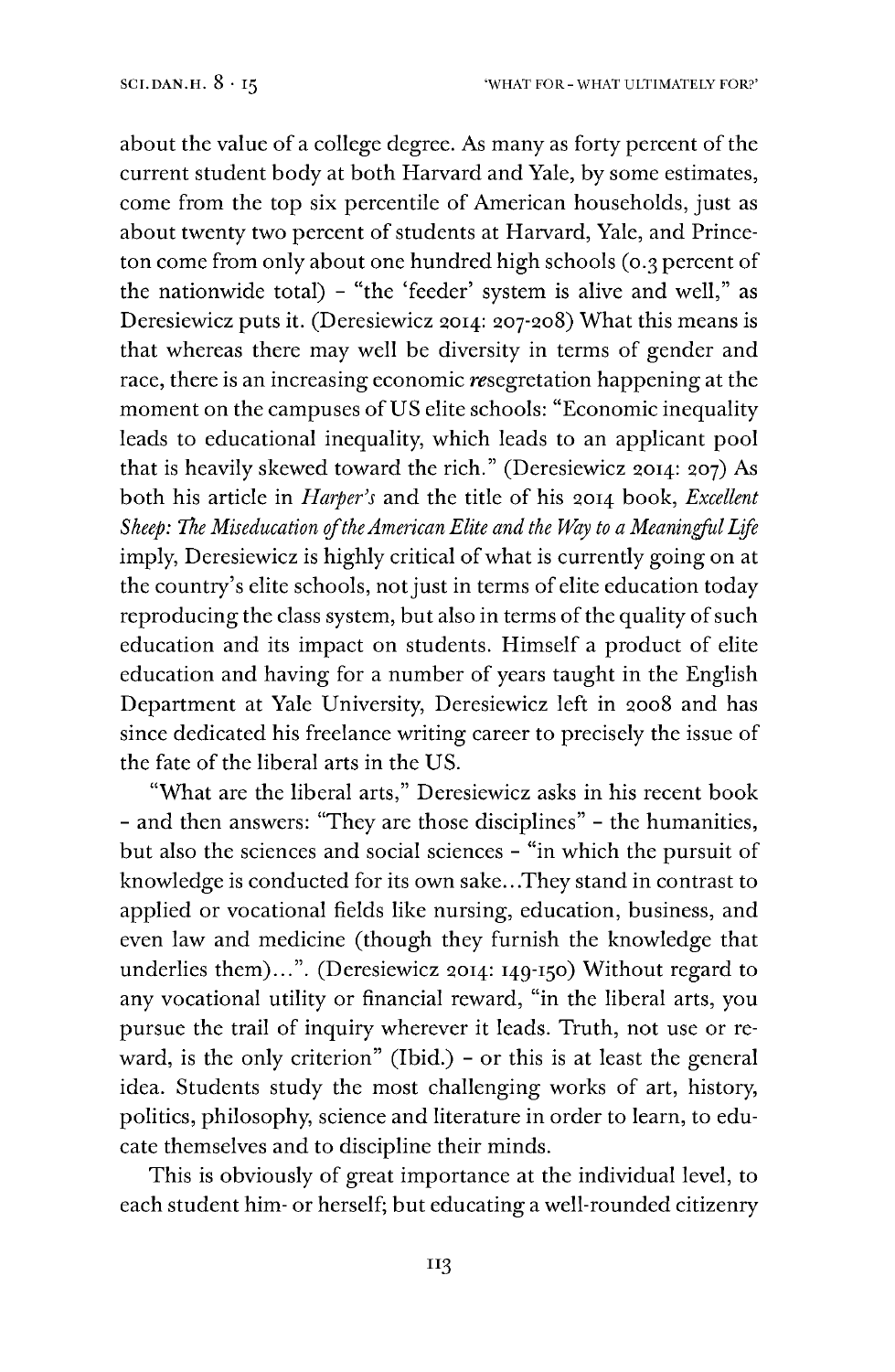who can speak truth to power and make informed choices is just as important at the societal level. This is what several of the American Founding Fathers thought. Thomas Jefferson (the third president of the US) was committed to the idea, for example, that freedom is based on literacy and knowledge, and that the new republic's success, perhaps even its survival, depended upon the "virtue" of its citizens. He was convinced that only by educating its citizenry could the new American Republic avoid both governmental tyranny and popular anarchy. John Adams (the second president), otherwise Jefferson's political rival, agreed on the necessity of education as a foundation for maintaining freedom. He thought, like Jefferson, that education should be a project for the government - not a private initiative. In order to ensure that the US would be a place of merit where birth and hereditary privilege would not count for much, "the whole people," Adams wrote, "must take upon themselves the education of the whole people, and must be willing to bear the expenses of it...There should not be a district of one mile square, without a school in it, not founded by a charitable individual, but maintained at the public expense of the people themselves." (Quoted in Zakaria 2015: 113) And it was not just the popular instruction of the citizenry that mattered; higher education was also very much on the minds of many of the Founding Fathers.

Jefferson helped found the University of Virginia in 1819 (known to his contemporaries simply as 'Jefferson's university'), and a few years before that, in 1751, Benjamin Franklin was instrumental in forming an Academy which was the first independent, non-religiously affiliated college in the colonies and later became the University of Pennsylvania. A self-taught man and an inventor, Franklin was more focused, than were both Jefferson and Adams, on the practical and useful than on learning for its own sake. Knowledge was power, and Franklin thought that education should help students make better choices as they embarked on their careers in business or law, or in politics or some other field. One did not need a university to teach one how "to carry handsomely, and enter a Room genteenly (which might as well be acquir'd at a Dancing-School).. as he once put it in his criticism of America's leading colleges at the time, for example Harvard, which produced, he thought, privilege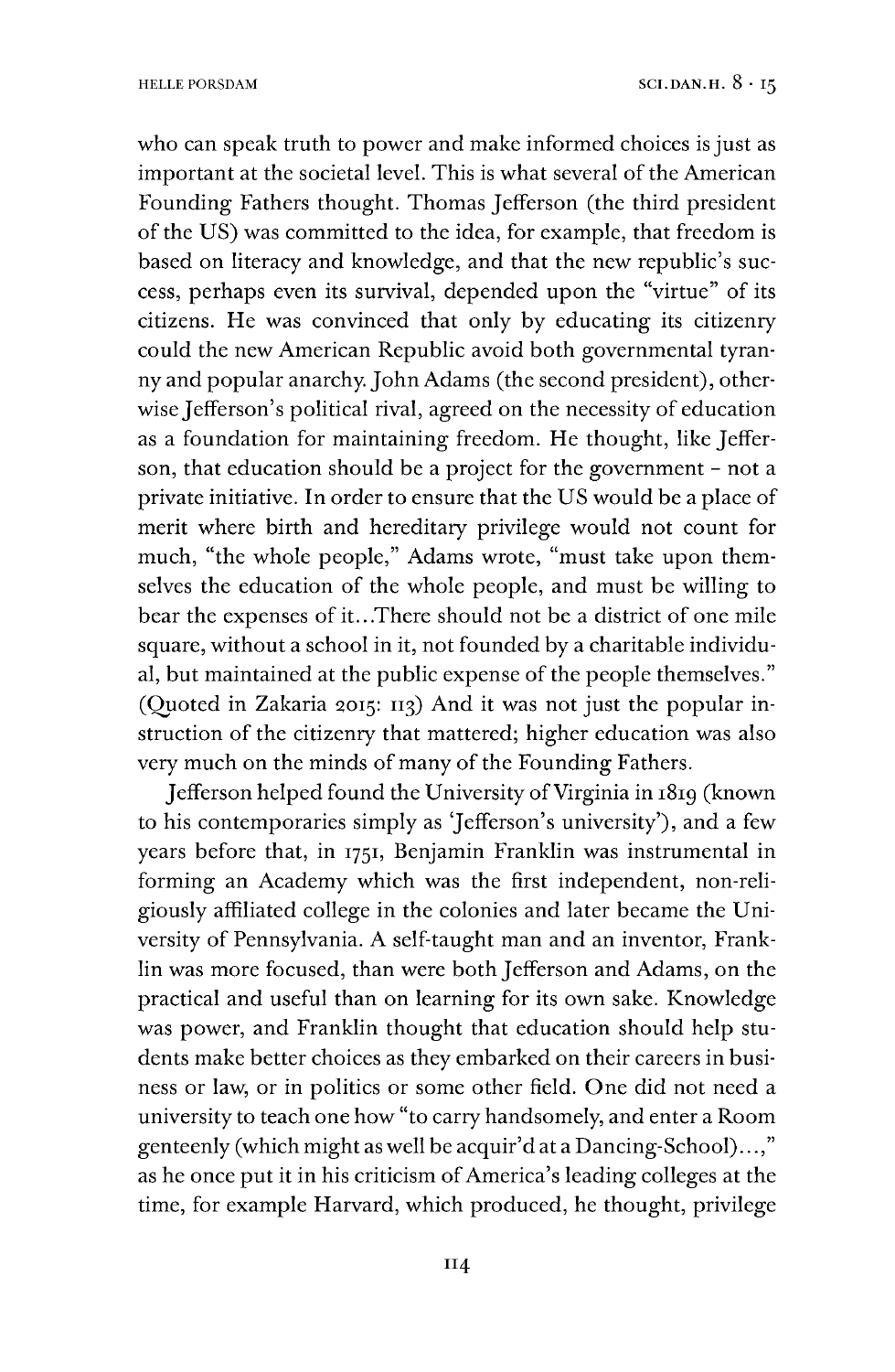and conceit rather than practical and useful knowledge. (Quoted in Roth 2014: 96-97)

Though we are essentially talking about education for the few at this point - white, male property owners - the idea was to make higher education work toward inclusion and toward nation building. Many Founding Fathers worried whether citizens of the new American Republic would be able to set aside self-interest in favor of the general common good. Liberal education, they thought, would encourage the kind of disinterested behavior and the careful cultivation of every man's innate moral sense that is needed to further thinking along both individual and collective lines. The Constitution, created in 1787 and coming into force in 1789, did not specifically mention education so the American Philosophical Society (APS) sponsored a national competition in 1795 to elicit proposals for a "system of liberal education" and "a plan for instituting and conducting public schools" in America.[3](#page-14-0)

Founded by Benjamin Franklin in 1743, the APS was one of the country's oldest and most prestigious scholarly organizations. Proposals were to be submitted anonymously, and the APS expected a great many of them. But only seven proposals were handed in. Members of the prize committee were especially pleased with two of these, both of which were declared winners of the competition. Written by Presbyterian minister Samuel Knox (1756-1832) and publisher and APS member Samuel Harrison Smith (1772-1845), respectively, both proposals called for the nation to adopt a hierarchical system of schooling from the primary to the college level and for the establishment of a national university which, in addition to having students read the classics, would emphasize distinctly American ideas.

Education, democracy, and nation building have been inextricably linked in the American context and in American social thought and practice ever since. As the higher education system has gradually been opened up to non-WASPs (white Anglo-Saxon Protes-

<span id="page-14-0"></span><sup>3.</sup> Benjamin Justice and others tell this fascinating story in Justice, Benjamin (ed.): *TheFoundingFathers, Education, and "The Great Contest'': TheAmerican PhilosophicalSociety Prize ofiygy.* New York: Palgrave Macmillan, 2013.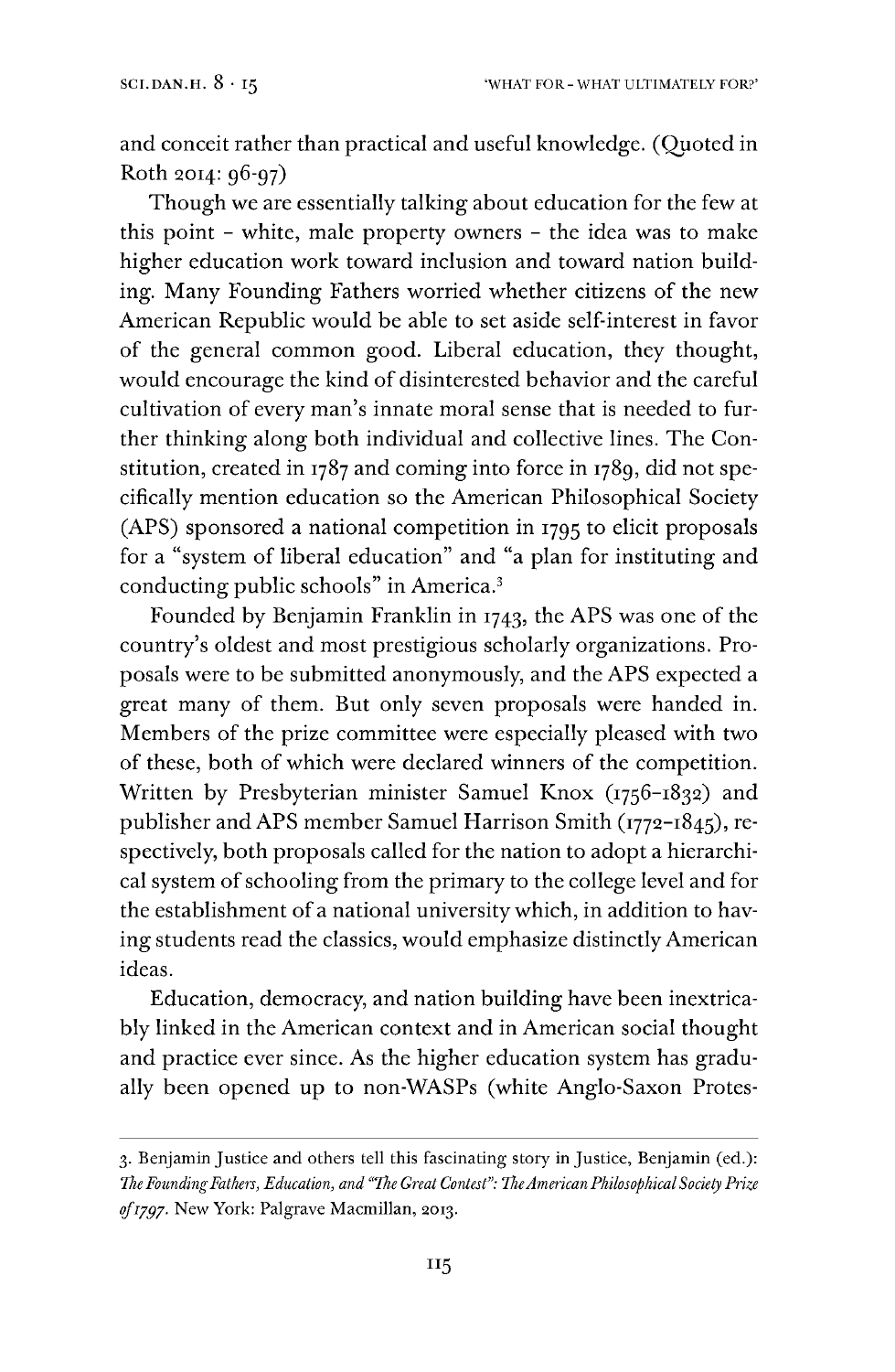tants) and women, attending college has been viewed as a means to promote social mobility and to overcome structural barriers to status and opportunity. For a number of immigrants, for example, college has been much more than "a glorified trade school," as Fareed Zakaria putsit. (Zakaria 2015:17) "Newcomers," Zakaria (himself an immigrant from India) writes, "often from lower middle-class backgrounds and immigrant families with little education, enthusiastically embraced the liberal arts. They saw it as a gateway to a career, and also as a way to assimilate into American culture." (Ibid.)

Zakaria especially points to the post-war years during which this was a familiar pattern. Today, as we have already seen, the picture is somewhat different. For the past couple of decades politicians and others have sought to reorient US higher education into something more focused and technical, just as the cost of a decent college education has become prohibitive. "Education," write Grace Kao, Elizabeth Vaquera and Kimberly Goyette, has always been "an important way to judge how well immigrants 'fit in' or assimilate into the US." (Kao et.al., 2013: 2-3) However, opportunities to succeed in the American educational system are not the same for all immigrants. "Race, ethnicity, gender, national origin and the ability to speak English fluently are important in shaping the very different lives experienced by immigrants." (Ibid.)

The discussion about how inclusive and meritocratic American higher education (and especially elite schools such as the Ivy League schools) is and ought to be, but also how practical/vocational a liberal arts education ought to be has been there ever since - as has the question ofwhether it would be better to have a fixed curriculum of topics for all to pursue (the 'Great Books' approach), or whether the students ought to be able to choose for themselves. But whatever their take on this, most American educators have seen the development of character as one of the most essential results of a liberal arts education.

For William Deresiewicz's "excellent sheep," those "miseducated" members of the American elite, however, neither talk of character building nor of meritocracy seem to matter anymore, however. Already privileged, Deresiewicz's Yale undergraduates do not see college as a time for self-discovery so much as a time to accumulate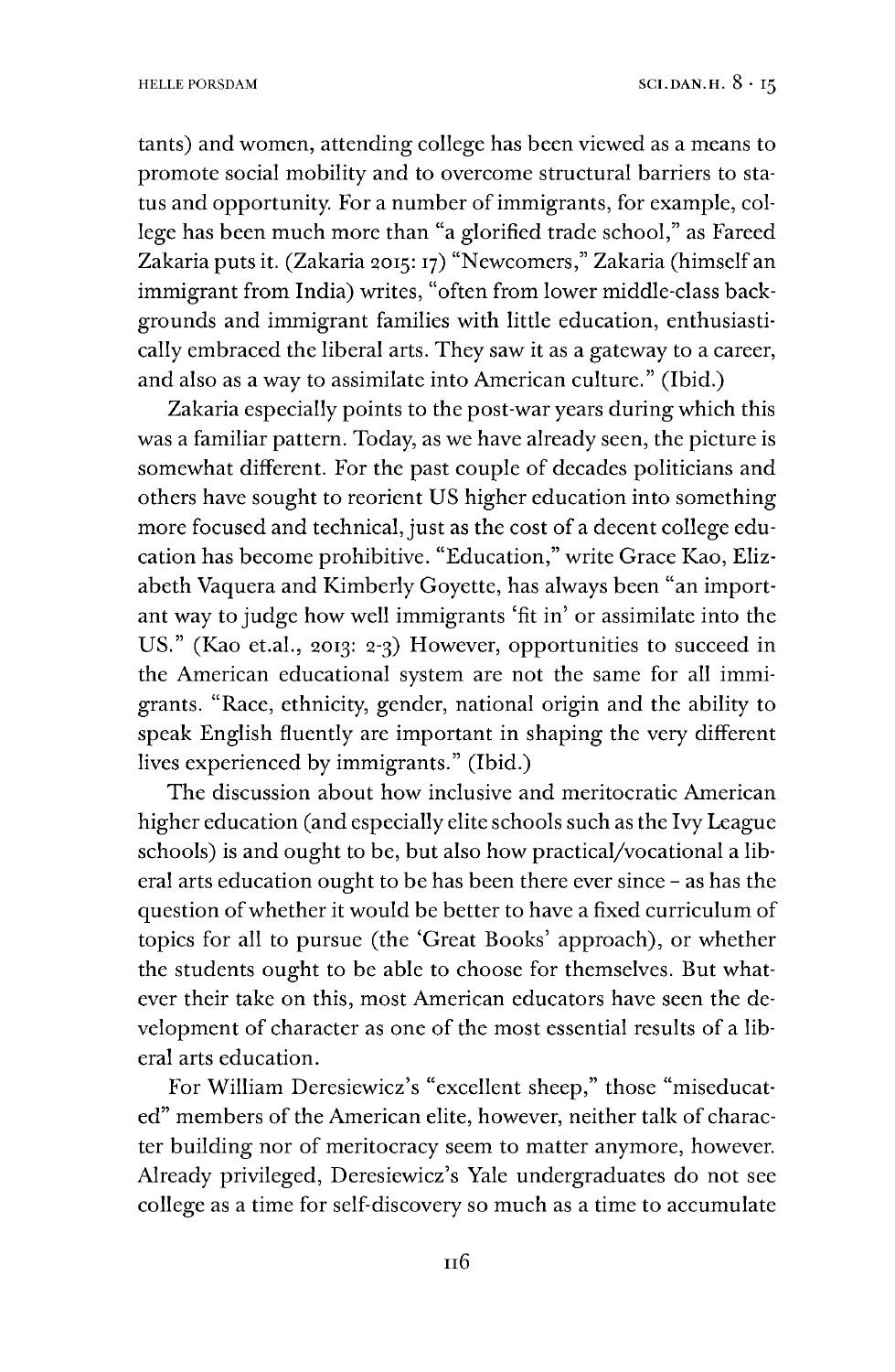extra credentials or gold stars. Deresiewicz calls them "credentialists" because they only do things (double-majors, say) to boost their CVs and out of a lust for prestige and affluence - not to follow their dreams, experiment, or find their true passion. Some of this is a response to their parents' need for gratification through achievement, and Deresiewicz sees Yale Law Professor Amy Chua's book *Battle Hymnofthe Tiger Mother* from 2011 as the perfect example of all that is wrong with US elite academia today. Chua intended her book to be a rebuke to lazy American parenting styles; instead, claims Deresiewicz,

Chua's 'Asian' parenting style is simply an extreme version of uppermiddle-class practice - the unrelenting pressure as she hounds her daughters to excel, the willful disregard of everything except 'achievement' - and it shows us all that's wrong with it and that lies behind it. Perusing her book is like reading a novel with an unreliable narrator: she is constantly revealing things she doesn't realize about herself, is blind to the meaning of her own story. (Deresiewicz 2014: 46)

The very fact that her daughters did get into Harvard, should not be seen as a validation of her method, but instead as "a condemnation of Harvard's, and of the system as a whole," Deresiewicz maintains. "Of course her daughter[s] got into Harvard: that is exactly the kind of parenting the system rewards. That's exactly what is wrong with it." (Deresiewicz 2014: 48)

# Concluding remarks

One of the academics who has joined the chorus of criticism against the way in which liberal arts have developed in the US is the former Dean of the Yale Law School, Anthony Kronman. Since he stepped down as Dean in 2004, Kronman has taught in the so-called Directed Studies Program at Yale, devoting himself to the humanities. In his 2007 book, *Education'sEnd: Why Our Colleges and UniversitiesHave Given Up on the Meaning ofLife,* he makes a passionate plea to revive what he sees as the lost tradition of the liberal arts, especially the humanities, of preparing young people to address life's most im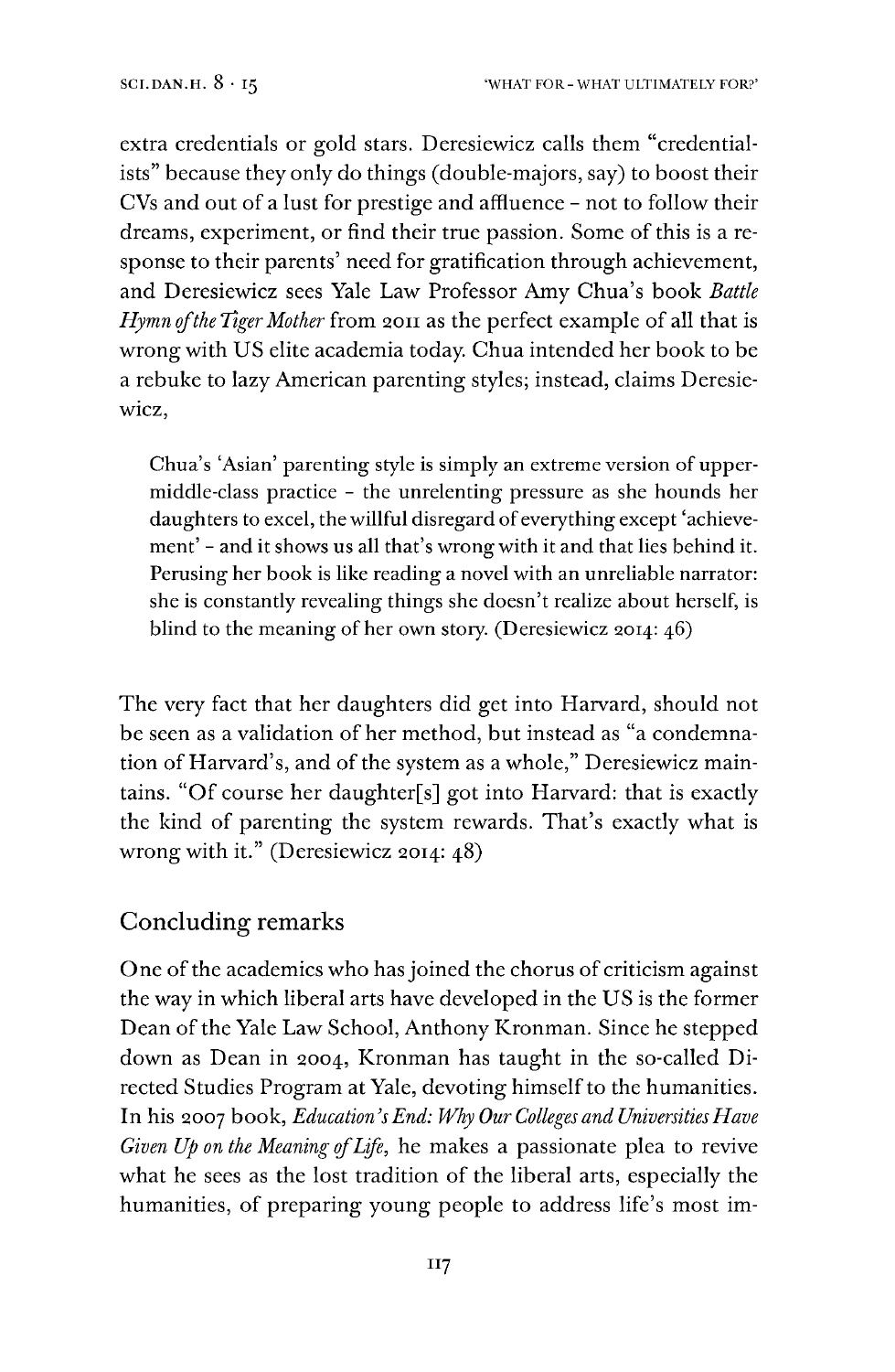portant question: what is living for? Echoing, but never quoting or referring directly to ER. Leavis, Kronman claims that defining a 'good life' has been pushed to the margins of respectability in the fields of literature, philosophy, history and politics. The result is a lot of unhappy young people who get no spiritual guidance. Looking for answers to the most important, existential questions having been demoted in the humanities by now, Kronman argues, these young people end up being attracted, sometimes fatally so, to various religions and dubious sects. This is a problem both at the personal and the societal level.

Like several of the other critics mentioned already, Kronman puts part of the blame for this sorry state of affairs on the advancement of the technological and natural sciences at the cost of the humanities. But he adds one more reason: the rise from the 1970s onwards of political correctness which has shut down any serious discussion of life's meaning in favor of a multicultural take that is focused exclusively on race and gender equality. He sums up his argument in this way:

... the culture of political correctness that strangles serious debate, the careerism that distract from life as a whole, the blind acceptance of science and technology that disguise and deny our human condition. It is these that now put the idea of an art of living at risk and undermine the authority of the humanities teachers to teach it.  $(258-59)$ 

I encountered political correctness of the sort that Kronman talks about when I first came to the US to do a PhD in American studies at Yale University in 1983. The 1980s was the decade that saw the first serious cannon debates and culture wars. These were very much with us in the American Studies Department. As graduate students, most of us would be teaching assistants for professors teaching core courses on American literature and history - and for these courses, the question of**whose** literature, **whose** history invariably came up. When I decided to do my dissertation on the author Henry James and the way in which he discussed the relationship between his native America and his adopted Europe, one of my fellow students asked why I wanted to write on one of these dead, white, (semi-)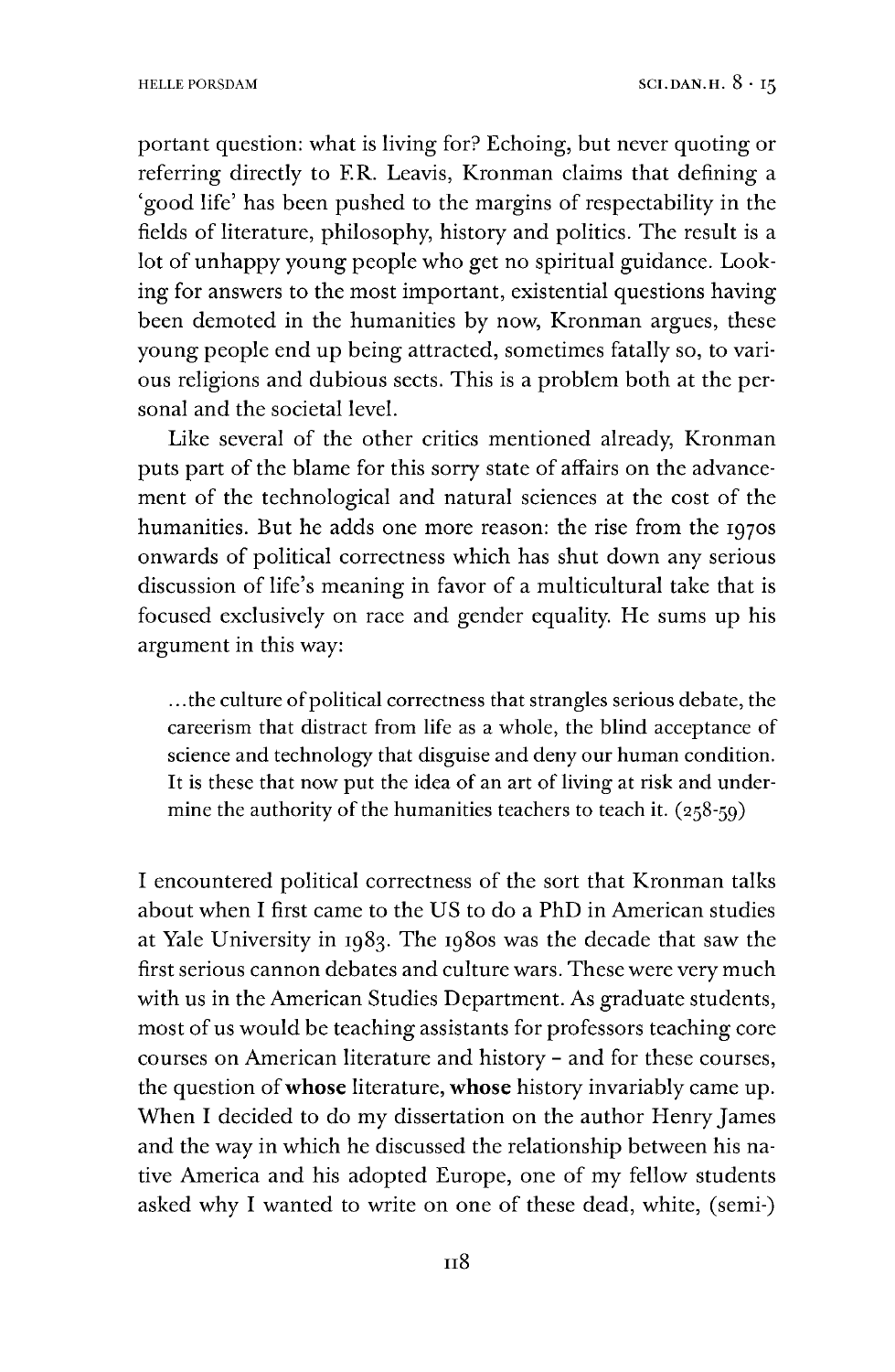#### SCI.DAN.H.  $8 \cdot 15$  'WHAT FOR - WHAT ULTIMATELY FOR?'

3. "The Ivy League consists of these eight prestigious universities, seven of which were founded in the U.S. colonial period."



European males - why not write on Toni Morrison instead, she suggested.

Before going to Yale I had finished an MA in English at the university where I now teach and do research. The University of Copenhagen that I knew in the late 1970s and early '80s was in the last throes, so to speak, of the kind of Marxist thinking that characterized the humanities around and after 1968. We didn't do literary theory in the English Department; we did Marxist literary theory, for example. The sort of dogmatic thinking that this would sometimes result in was wonderful to get away from. Yale was a great relief for me in this sense as in so many others; spending four years at this magnificent university opened my horizon in every way - even though you could say that I exchanged one kind of political correctness for another.

The 1980s was also the decade of deconstruction at Yale. Paul de Man and Hillis Miller were there, and Derrida would come to town regularly to lecture. Deconstructivist and postmodernist thinking have quite obviously been important in so many different ways; the pompousness of certain Eurocentric ways of thinking and reacting needed to be exposed and discredited. But deconstructivist thinking has also left one sad legacy: an overly developed way of being critical. For several decades now, students have been taught that being smart means being a critical unmasker of all that doesn't make sense:

Our best college students are really good at being critical...But...being entirely negative, is not only seriously unsatisfying; it is ultimately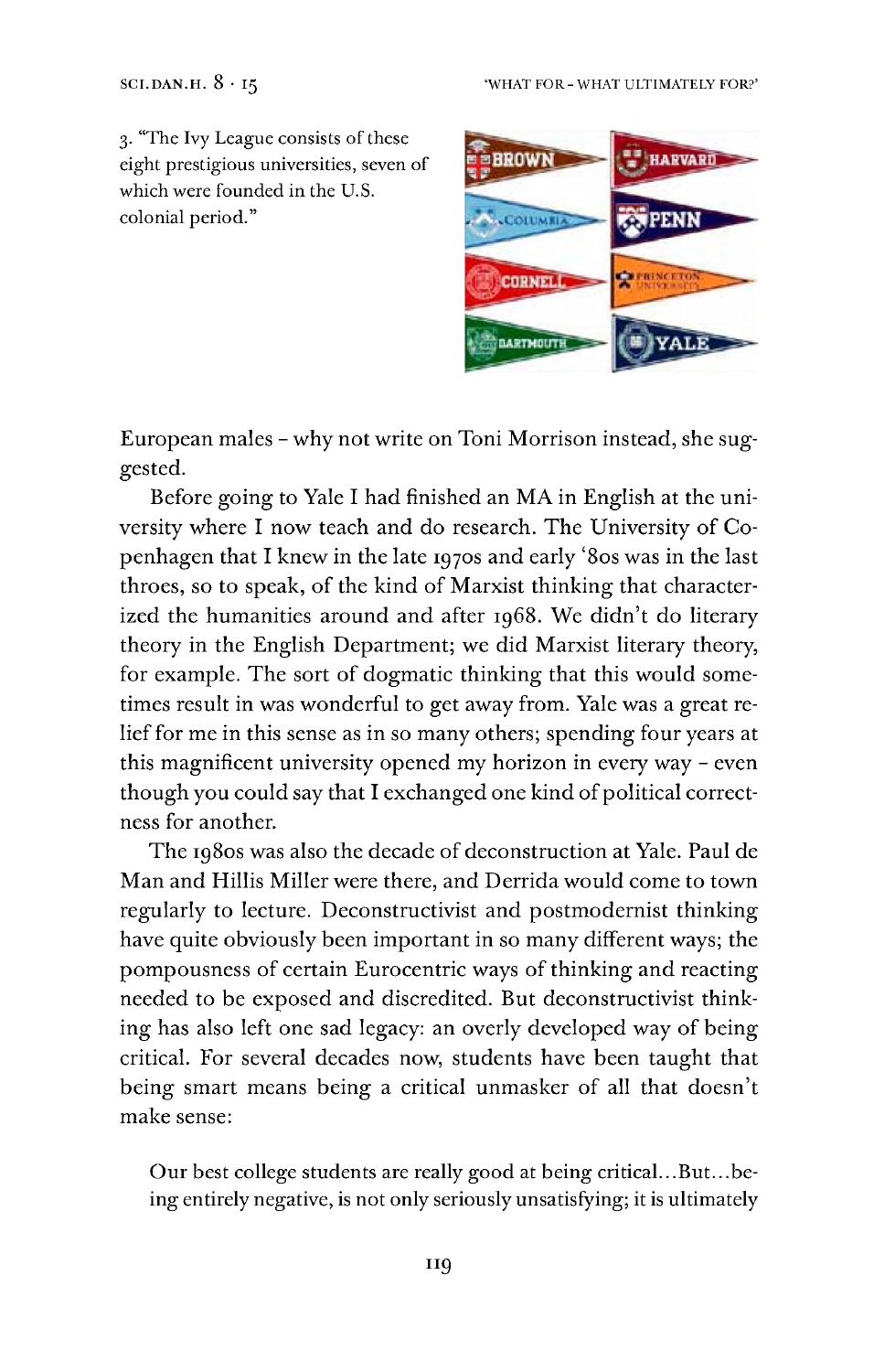counterproductive. And not only because those outside the tribe see these marks of sophistication as politically correct groupthink...In training our students in the techniques of critical thinking, we may be giving them reasons to remain *guarded -* which can translate into reasons *not* to learn...Critical thinking is sterile without the capacity for empathy and comprehension that stretches the self. (Roth 2014: 182- 184; emphases in the original)

Things are deconstructed - but rarely then reconstructed. This allows students to develop a critical distance to the context or culture under study, but it does not necessarily help them address ethical issues and issues of values (including their own). As Roth puts it, "we have been less interested in showing how we make a norm legitimate than in sharpening our tools for delegitimation." (Roth 2014:185)

That "what for - what ultimately for?" question with which I opened isjust as important today as it was when Leavis raised it. For Leavis and several of the other critics of the liberal arts that I have considered here, the main culprit is the rise of the quantitative and technological. That may be - but to this should be added the legacy of deconstruction, in my opinion. Investigating "how we generate the values we believe in, or the norms according to which we go about our lives", and "how we make a norm legitimate" (Roth 2014: 185) is important - why else would our students leave university with a belief that it matters to get engaged and to fight for that in which you believe?

#### Works cited or referred to

Deresiewicz, William: *The neoliberal arts: How college solditssoulto the market,*

Harper's Magazine: September 2015, pp. 25-32.

- Deresiewicz, William: *Excellent Sheep: The MiseducationoftheAmericanElite,* New York: Free Press 2014.
- Haidt,Jonathan and Gred Lukianoff: *The CoddlingoftheAmerican Mind,* The Atlantic: September 2015, pp. 42-52.